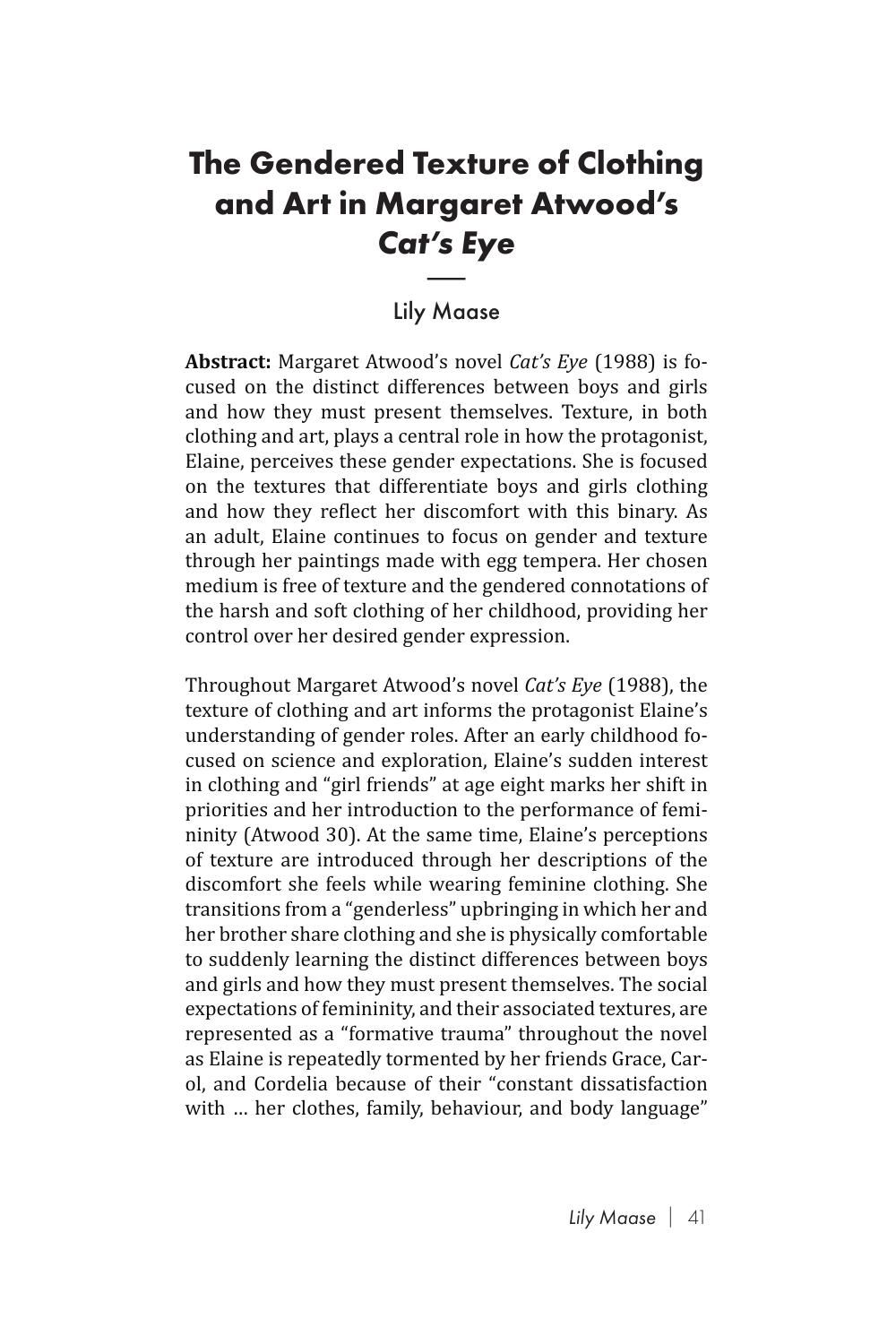(Bouson 164, Vickroy 131). As an adult, Elaine is haunted by these childhood memories, and paints them using textures that mirror her desire for, and ultimate rejection of, feminine softness. Elaine paints with egg tempera, a technique that was introduced in the Middle Ages and "reflects how modern techniques like those adopted by" her fellow artists "do not hold expressive potential for her" (Vickroy 139). By choosing a medium that is removed from the gendered textures of the harsh and soft clothing of her childhood, Elaine is able to achieve control despite her constant sense of being out of place.

Elaine's early childhood is spent living a nomadic life with her parents and brother in the wilderness of Ontario. They spend the majority of this time living free from any gender expectations, which Atwood communicates through their shared clothing: her father wears "windbreakers, battered gray felt hats, flannel shirts … heavy pants tucked into the tops of woolen work socks," while her mother, with the exception of the felt hats, wears essentially the same clothing (Atwood 37). Like her mother, Elaine wears "pants, baggy at the knees, and a jacket too short in the sleeves" with "a hand-me-down brown and yellow striped jersey of [her] brother's" underneath (29). In fact, "many of [Elaine's] clothes were once his" (29)—clothes that indicate "a childhood filled with the pleasure of movement" (Brown 287). The clothing that Elaine wears during these rootless years is described as comfortable, with limited emphasis on its texture. Furthermore, Elaine's parents encourage play rather than focusing on performances of femininity and masculinity from their children. As Elaine gets older and is introduced to the world of "girls … with their customs," she still holds on to the safe clothing of her younger self that "seem a part of [her], even the ones [she's] outgrown" until she finally gives them away to "thin-looking children in scruffy clothes" (Atwood 52, 87).

Elaine's rejection of the soft, sturdy clothing of her childhood signals the beginning of her attempt to follow traditional gender roles when her family moves to a suburb of Toronto after years of living in "so many places it [is] hard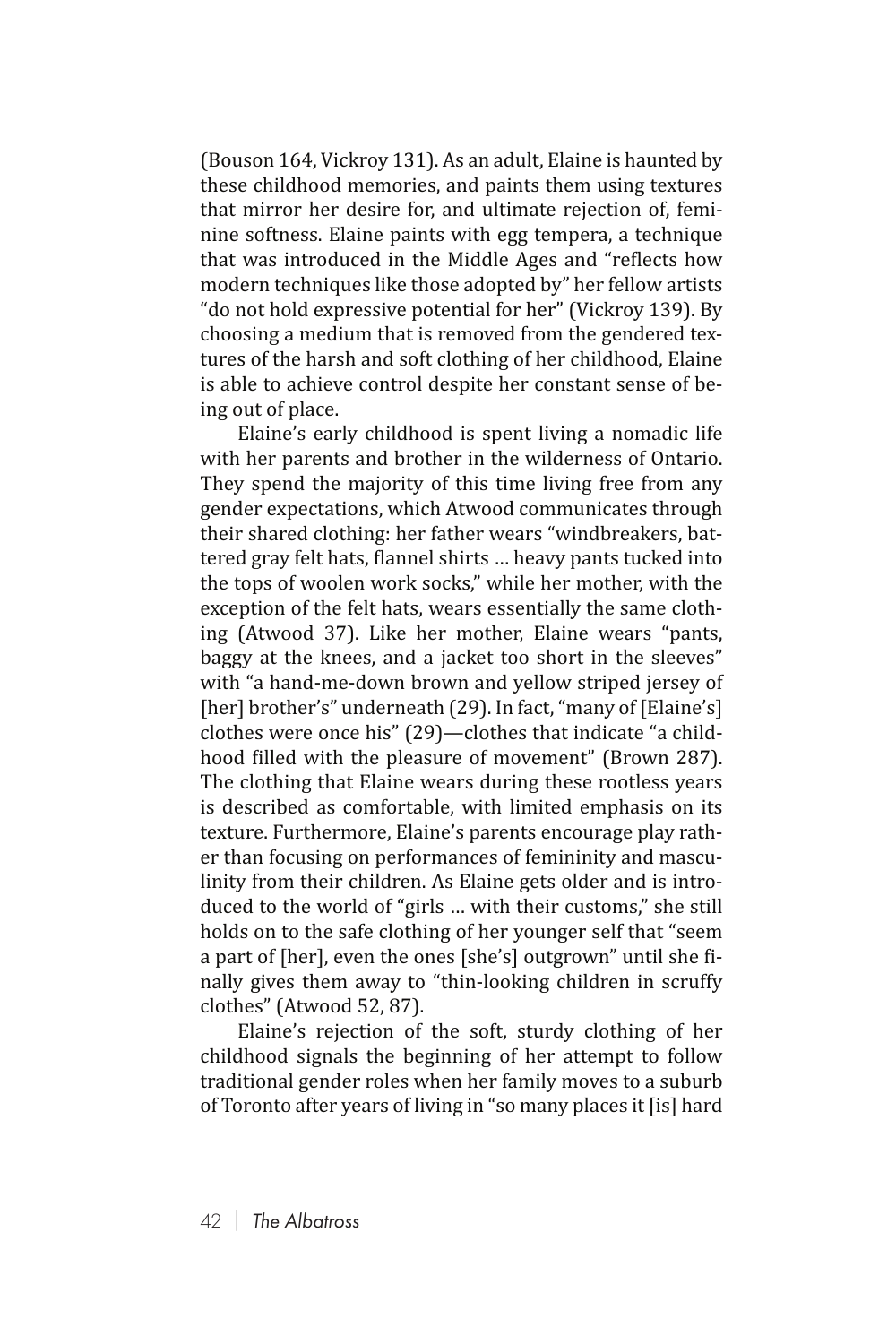to remember them" (Atwood 22). In the city, Elaine is introduced to a proper school and "begins her lessons in a different kind of girlhood than she has known" (Brown 288). She immediately learns that "you can't wear pants to school, you have to wear skirts" (Atwood 50) and notices that there are "two grandiose entranceways" to the school, "inscribed in curvy, solemn lettering" with the words "GIRLS and BOYS" (51). After spending her entire life being considered equal to her brother, Elaine wonders how "going in through a door [is] different if you're a boy" (51). These differences become apparent as Elaine spends more time in Toronto with other children and discovers that "boys are not the same" as they used to be: "they smell of grubby flesh, of scalp, but also of leather, from the knee patches on their breeches, and wool, from the breeches themselves" (111). Atwood uses intense sensory images to show how traditional notions of masculinity are solidified in Elaine's memory. She doesn't just remember the enforced segregation between girls and boys she remembers the smells and textures of boyhood and how different they are from the images of "little girls, 'always clean,' living life differently, dressed in 'pretty dresses and patent-leather shoes with straps'" (Brown 288). By relating clothing directly with these gendered differences through texture, Atwood creates subtle "symbols" whose power "we tend not to notice … because it is so familiar" (Kuhn 2). The boys are always described to be wearing rough clothing in "khaki, or navy-blue or gray, or forest green, colors that don't show the dirt much," which allows them to "work at acting like boys" without restraint (Atwood 111). As a young child, Elaine learns that "dress illuminates body and gender within a cultural context" (Kuhn 2) and that she must dress herself accordingly.

While Elaine has learned to associate girls clothing with femininity, she finds herself constantly uncomfortable wearing it. As with the boys clothing, she observes the distinct textures of Carol and her sister's "matching outfits for Sundays" with "velvet collars" and "round brown velvet hats with an elastic under the chin to hold them on," as well as Carol's "dressing gown, with fuzzy slippers to match"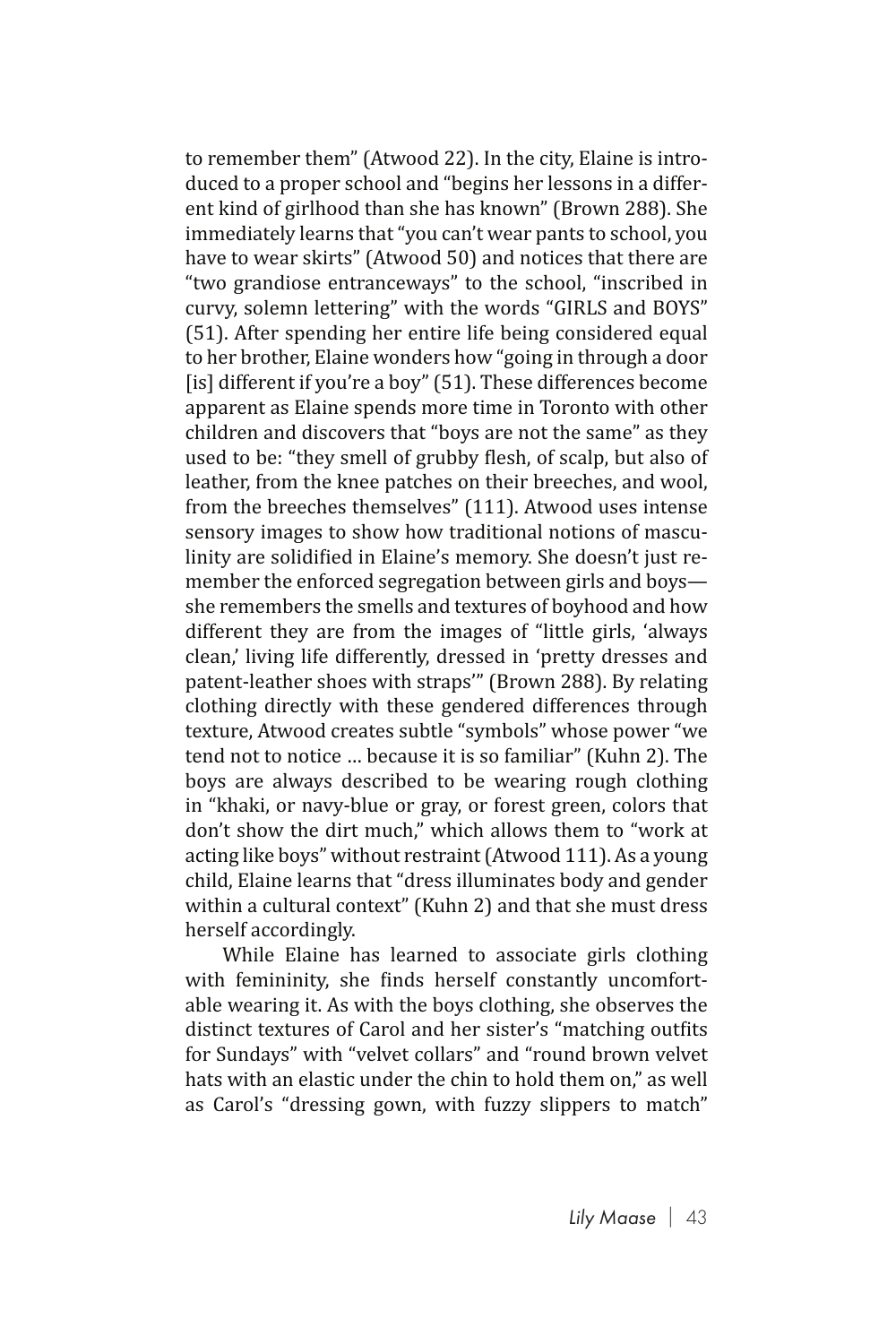(Atwood 53). The girls' clothing feature soft elements like velvet that tie directly into their expected feminine traits. The girls are expected to be still and docile and to occupy themselves with activities like "spoolwork," and the delicate clothes they wear limit them to these kinds of activities (110). As Elaine spends more time with Grace and Carol, she notices that she "[begins] to want things [she's] never wanted before: braids, a dressing gown, a purse of [her] own … that there's a whole world of girls and their doings that has been unknown to [her]" (59). She begins to change her ways of thinking and "as time passes, Elaine spends less and less energy arguing with her brother or playing with the microscope in her father's lab and more time with Carol and Grace practicing how to be the right kind of girl" (Brown 289). As she spends more time in the city, Elaine continues to internalize normative notions of gender, especially femininity. However, as much as Elaine "attempts to meet visual cultural standards of 'femininity,'" she also subtly attaches negative connotations to her new way of life (Kuhn 2). Despite her descriptions of the other girls' clothes, Elaine constantly mentions the discomfort her "girl" clothes give her; she describes the textures of her "sleeves [that] bunch up under [her] arms … the white stockings [that] are … even itchier than the brown ones [she wears] to school" (Atwood 104). Her physical discomfort, expressed through the harsh textures of her clothing, matches her emotional discomfort around the other girls who use "aggressive attempts to indoctrinate her into conventional gender and religious practices" (Vickroy 131). Elaine's discomfort indicates that, by "[styling herself] in response to divisive cultural codes," she is performing a "survivalist act" since she is tormented by her peers whenever she strays from traditional gender performances (Kuhn 3).

Elaine's childhood memories from her time in the city stay with her as she ages and come to greatly influence her art. Although the subject matter of her paintings is often symbolic of her childhood distress, "her artistic discipline and culturally inflected imagery mediate trauma and help her decipher defensive fantasies that have perpetuated her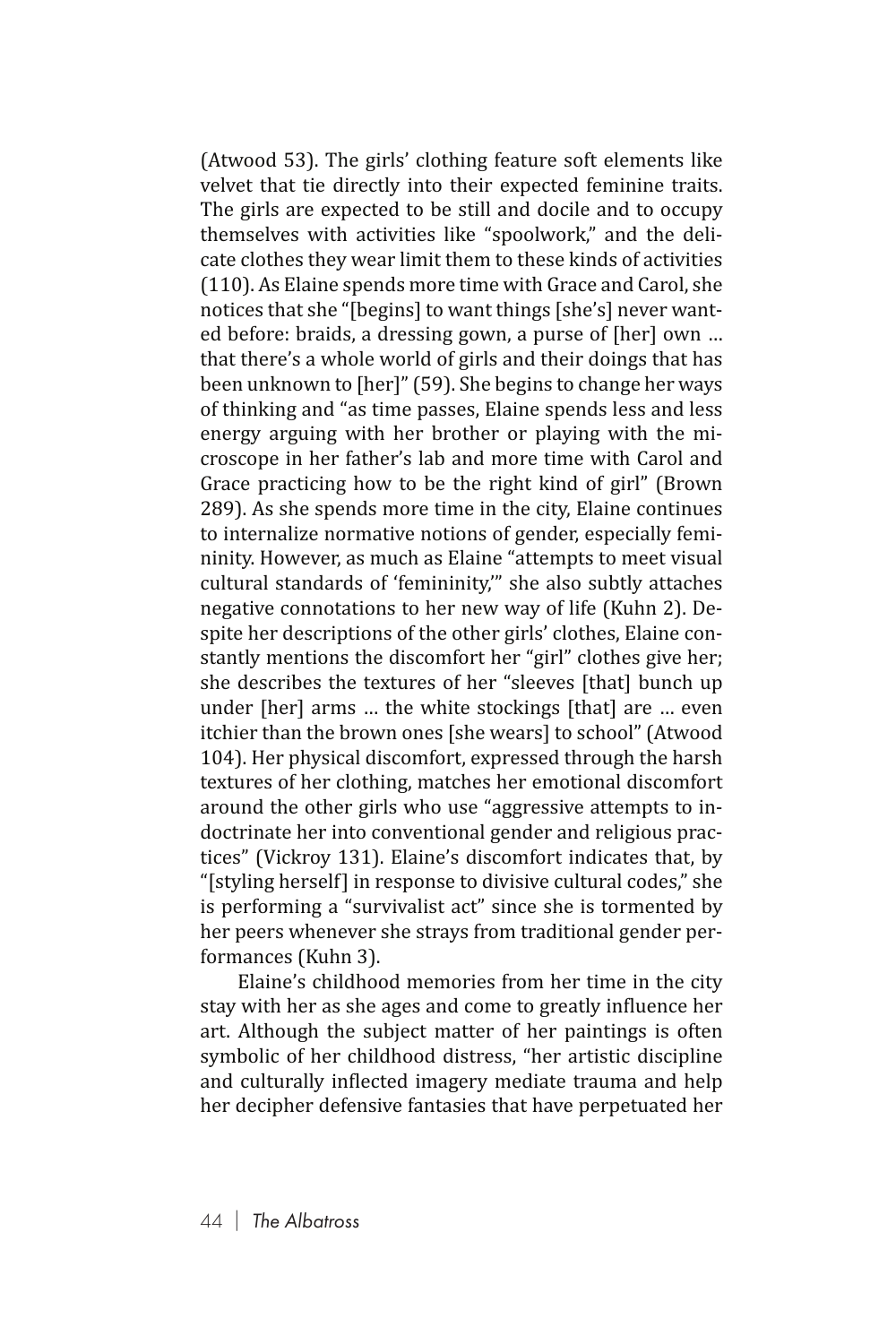emotional stasis" (Vickroy 130). Thus, the texture and medium of her art are equally important. Egg tempera allows her to create works of art that are quite different from her fellow artists and removed from the textural connotations of the gendered clothing of her childhood. She begins using egg tempera after she rejects oil paints and "their thickness … their look of licked lips, the way they call attention to the brushstrokes of the painter" (Atwood 354). Elaine wants to paint "pictures that seem to exist of their own accord … objects that breathe out light; a luminous flatness," paintings that are free from texture and thus free from the marks of the artist (354). Egg tempera is a method that is "difficult and messy, painstaking, and, at first, heartbreaking" and "consists of dry pigments, water and egg (usually the yolk)" that are combined to create a medium that is notable for its luminosity (Atwood 355, Vickrey 15). Egg tempera is both beautiful and delicate, and takes an enormous amount of energy to render, exactly like the femininity that Elaine is forced to perform as a child with her peers dissecting her very move. She recreates the lengthy practices of her childhood by carefully cooking egg yolks in the same way that she carefully cut out "the small colored figures" from the *Eaton's Catalogues* with Grace and Carol (Atwood 59). However, her use of the medium deemphasizes texture as she attempts to reject the softness expected from feminine clothing and art in order to distance herself from these gender expectations.

While Elaine deemphasizes texture in her art, the three other women in Elaine's first group show, Carolyn, Jody, and Zillah, create works of art that are primarily tactile. Carolyn and Jody's works are meant to shock: much like the artists of the new realism art movement, they believe "that because the world is harsh and ugly, art should reflect its harshness and ugliness" (Vickrey 22). Carolyn exhibits this approach in her use of odd and outrageous (for the time) objects like "condoms stuffed with tampons (un-used)" and provocative messaging (Atwood 378). Jody takes this approach one step further. Her art consists of "store mannequins, sawn apart, the pieces glued back together in disturbing poses" with rough textures added in with elements like "steel wool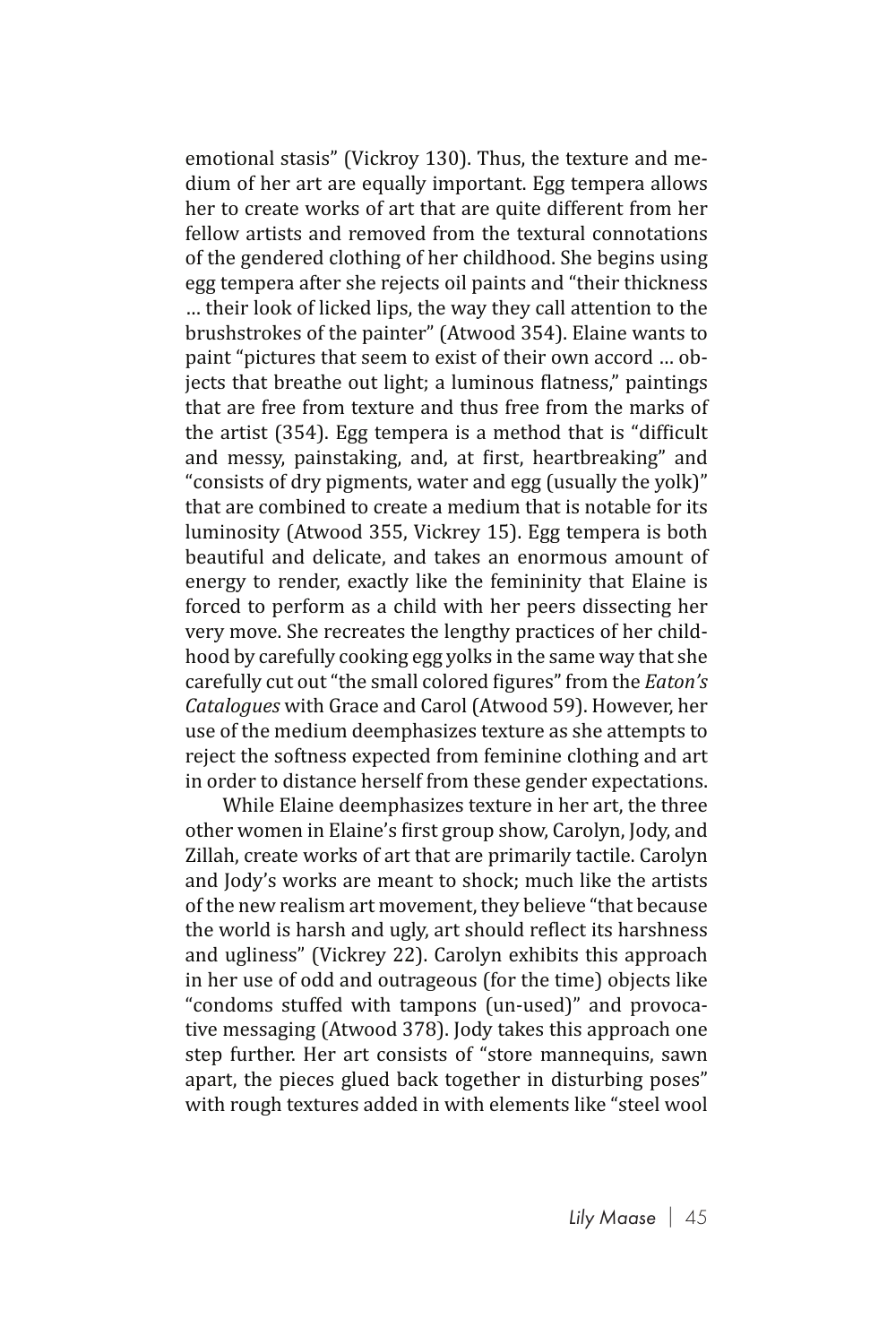stuck on at appropriate places" (379). Zillah's artwork is quite different from Carolyn and Jody's; she creates "*Lintscapes* … from the wads of feltlike fuzz that accumulate on drier filters and can be peeled off in sheets" (379; emphasis in original). These lintscapes are the works of art that Elaine gravitates towards most, because of "their texture, their soft colors" (379). The softness of the lintscapes is juxtaposed with the harshness of Carolyn and Jody's works in the same way that the gendered clothing is in Elaine's memories. Elaine is jealous of Zillah's method, wishing she "had thought of [it] first," a remark that is very similar to her desire to have been raised as a "proper" little girl like Grace and Carol (379). Elaine is once again caught in the middle not quite soft and feminine but not harsh and masculine either.

Even though Elaine's works of art are not centred on texture like her partners', her paintings are still able to reflect "a strong indictment of society … by using a subtle approach" (Vickrey 22). The effectiveness of Elaine's subtle works of rebellion is proven when the show opens and Elaine is targeted by "some religious nutcase" who first resembles Mrs. Smeath, then Grace (Atwood 386). "The woman who is not Grace hurls [ink], bottle and all, straight at" Elaine's painting *White Gift*, an action that is not repeated on any of the other, considerably more provocative, works in the show (385). Despite the shock of the attack, Elaine and *White Gift* remain relatively untouched; the ink can wash off since the painting "is varnished, and painted on wood" (385). Elaine is pleased with the "spectacle," thinking "at last … [she is] in control" of her gender since she can now survive the rage of female figures like those from her childhood unscathed (385). She continues to ponder how her career will be advanced because "paintings that can get bottles of ink thrown at them, that can inspire such outraged violence, such uproar and display, must have an odd revolutionary power" (386). Although Elaine's paintings are deeply influenced by her childhood trauma and the expectations of performing femininity, "painting offsets her own helplessness, giving her a form of control even if she recreates difficult subject matter" (Vickroy 134).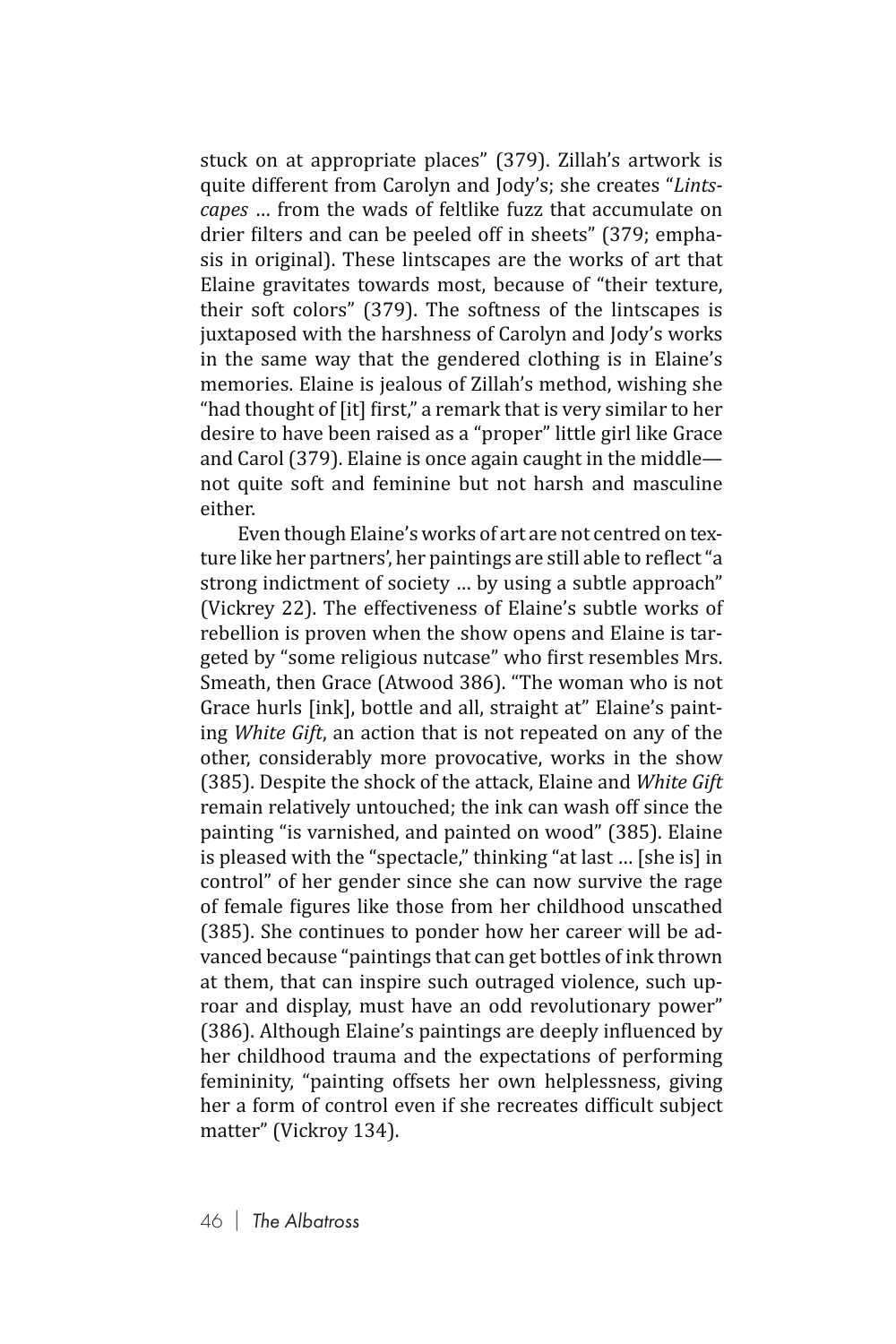Texture is subtly mentioned throughout *Cat's Eye* as a reinforcement of the gender roles that are imposed on Elaine. Soft textures are associated with femininity and are viewed in both girls clothing and "'introverted' and 'flimsy'" artwork, while harsh textures are seen in boys clothing and "'abrasive,' 'aggressive,' and 'shrill'" works of art (Atwood 386). Elaine constantly removes herself from these dichotomies, never feeling like she belongs in one or the other. She attempts to present herself like her friends but finds that their dress causes her discomfort. At the same time, she finds that she is becoming less and less "tolerated" by her brother and other boys; alone, she is permitted to read with them, but "as part of a group of girls [she] would not be" (111). The result of this combination is a childhood filled with distress caused by girls who constantly pick apart her every move and ignorance from the boys. Despite the persistence of Elaine's associate of gendered clothing texture with her childhood trauma well into her adulthood, she finds a place for herself somewhere in the middle of the gender expectations she has been forced into. As a result, she harnesses these memories and produces an impressive body of work by subverting the very textures that defined her childhood, filling her art with women who, like herself, are not "the same as everyone else's women" (97).

## **Works Cited**

Atwood, Margaret. *Cat's Eye*. Anchor Books, 1998.

- Brown, Lyn Mikel. "The Dangers of Time Travel: Revisioning the Landscape of Girls' Relationships in Margaret Atwood's *Cat's Eye*." *Literature Interpretation Theory*, vol. 6, no. 3–4, June 2008, pp. 285-98.
- Kuhn, Cynthia Guerrera. *Style and Textile: The Performance of Dress in Margaret Atwood's Fiction*. 2001. U of Denver, PhD dissertation. ProQuest, https://search-proquestcom.ezproxy.library.uvic.ca/docview/252105439.
- Vickrey, Robert. "Why I Paint in Egg Tempera." *New Techniques in Egg Tempera*. Watson Guptill, 1973. pp. 15–24.